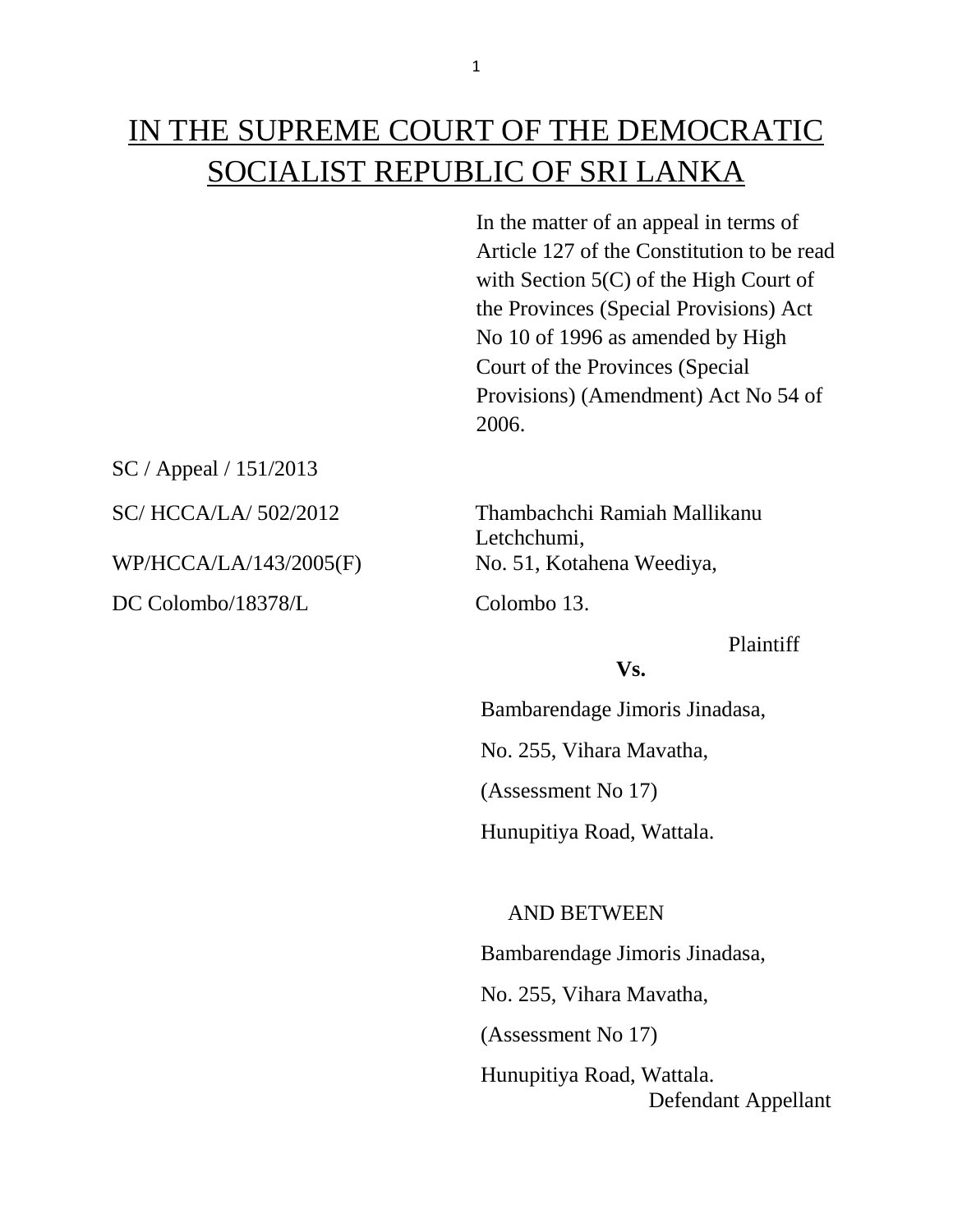## **Vs.**

 Thambachchi Ramiah Mallikanu Letchchumi, No. 51, Kotahena Weediya,

Colombo 13.

Plaintiff Respondent

## **AND NOW BETWEEN**

 Thambachchi Ramiah Mallikanu Letchchumi, No. 51, Kotahena Weediya,

Colombo 13.

Plaintiff Respondent Appellant

#### **Vs.**

Bambarendage Jimoris Jinadasa,

No. 255, Vihara Mavatha,

 (Assessment No 17) Hunupitiya Road, Wattala.

Defendant Appellant Respondent

BEFORE : B. P. ALUWIHARE, PC, J. PRIYANTHA JAYAWARDENA, PC, J. UPALY ABEYRATHNE, J.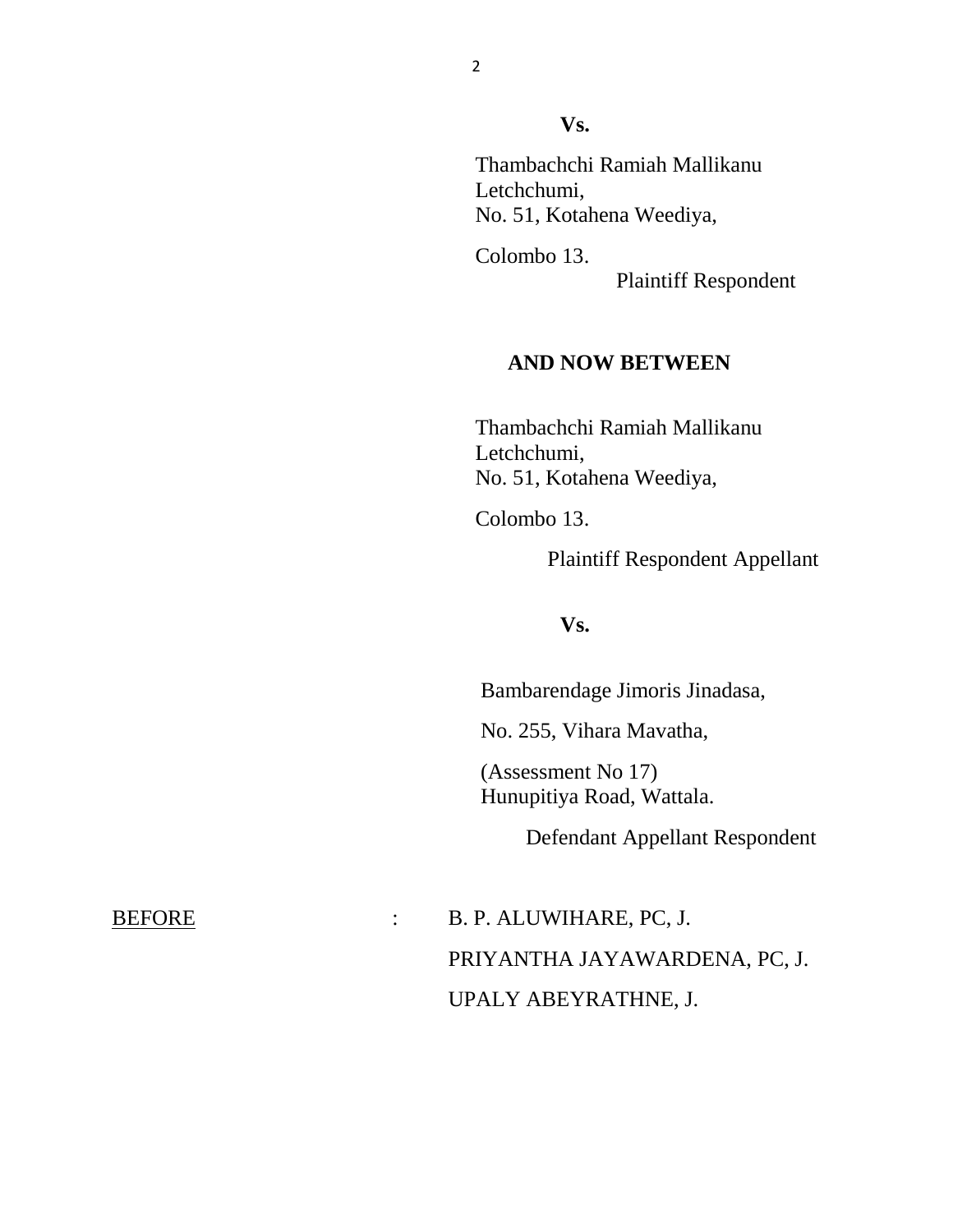|                               |  | Athula Perera with Nayomi Kularatne for<br>the Plaintiff Respondent Appellant                                 |
|-------------------------------|--|---------------------------------------------------------------------------------------------------------------|
|                               |  | Dr. Sunil Cooray with Ms. Sudarshani<br>Cooray and K. de Mel for the Defendant<br><b>Appellant Respondent</b> |
| <b>WRITTEN SUBMISSION ON:</b> |  | 05.12.2013 & 30.05.2017 (Plaintiff<br>Respondent Appellant)                                                   |
|                               |  | 20.01.2014 (Defendant Appellant<br>Respondent)                                                                |
| <b>ARGUED ON</b>              |  | 17.05.2017                                                                                                    |
| <b>DECIDED ON</b>             |  | 04.08.2017                                                                                                    |

## UPALY ABEYRATHNE, J.

The Plaintiff Respondent Appellant (hereinafter referred to as the Appellant) instituted an action in the District Court of Colombo against the Defendant Appellant Respondent (hereinafter referred to as the Respondent) seeking inter alia a declaration of title to the land described in the schedule to the plaint and to eject the Respondents from the said land and to hand over the vacant possession of the same to the Appellant. The Appellant has further sought an order declaring the deed of transfer bearing No 804 dated 23.02.1987 attested by R. C. B. Joseph, Notary Public, null and void.

The Respondent has filed an answer denying the averments contained in the plaint and praying for a dismissal of the Appellant's action. The Respondent

3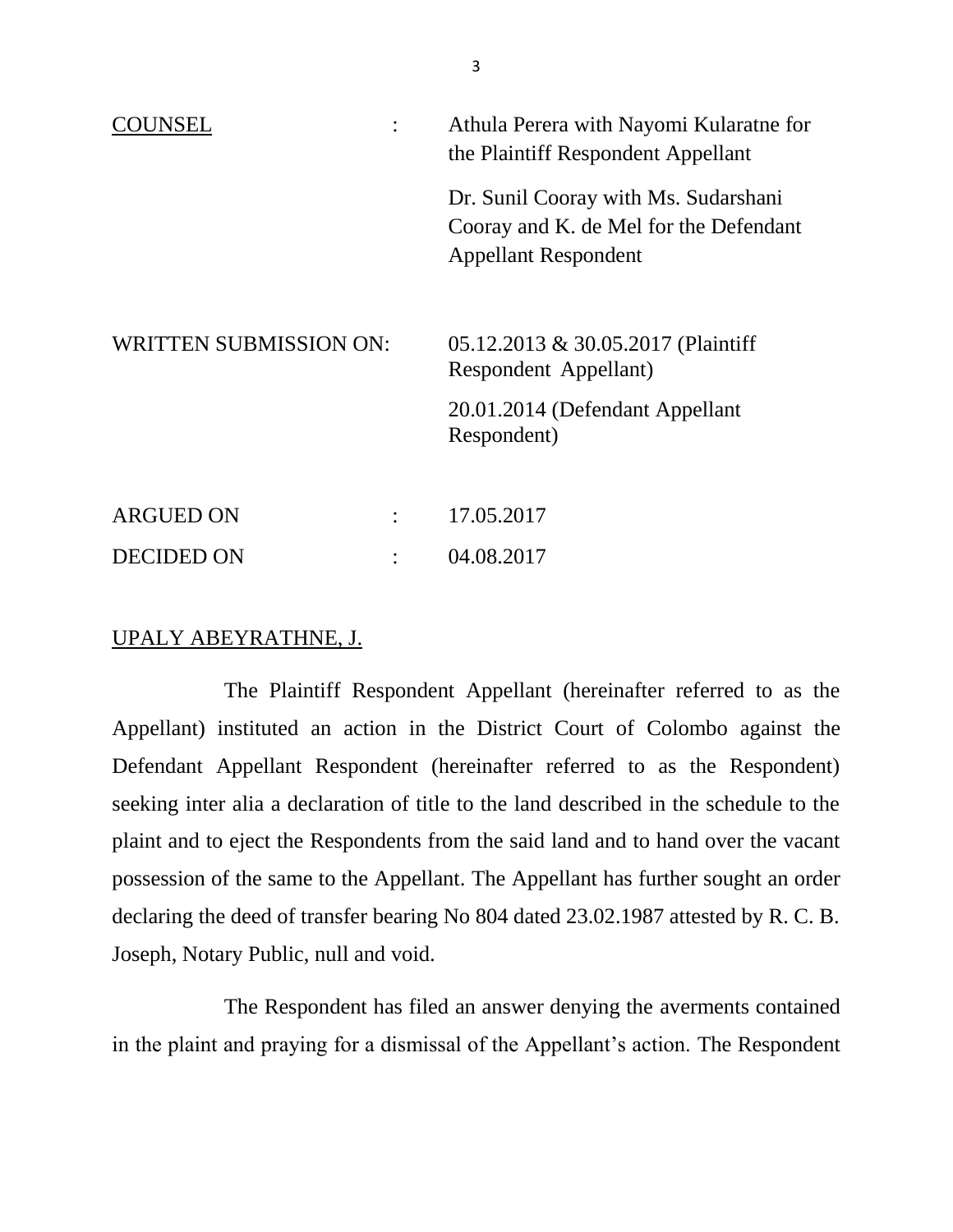has not claimed title to the land in dispute nevertheless has claimed compensation for the improvements, in a sum of Rs 1,200,000/-.

The case has proceeded to trial on 22 issues. After trial, the learned Additional District Judge has delivered the judgment dated 26.05.2005 in favour of the Appellant. Being aggrieved by the said judgment the Respondent has appealed to the Provincial High Court of Civil Appeal holden at Colombo. The High Court, by judgment dated 05.10.2012, has allowed the appeal and has dismissed the Appellant's action. The Appellant sought leave to appeal to this court and leave has been granted on the questions of law set out in paragraph 20 (a) to (g) in the petition dated 15.11.2012.

According to the Appellant, she had derived the title to the land in suit by virtue of deed of transfer bearing No 4288 dated 22.12.1971. Thereafter she had commenced constructing a house on the said land in 1973 and had concluded the same in 1979. On or around 16.07.1982 she had gone to Middle East for an employment. For the said purpose, she had borrowed a sum of Rs. 5,000/- from one Sivagnanam Subramanium, entering into an agreement before an Attorney at Law and Notary Public V. Pushpadevi Joseph who was not known to the Appellant and leaving the original copy of the said deed 4288 in the custody of the said Attorney at Law. She had sent money to settle the said loan. Subsequent to her arrival from Middle East in 17.03.1983, she had requested said Attorney at Law to hand over the original copy of the said deed 4288, but the Attorney at Law had failed to do so. Since the said house had been damaged and the Appellant had been displaced during the 1983 July insurgency, she had been placed in a refugee camps located at St. Benedict College and Central College, Kotahena. Subsequently, as per directive of the government, the said land together with the house had been handed over to REPIA. In November 1983, when she returned to the said house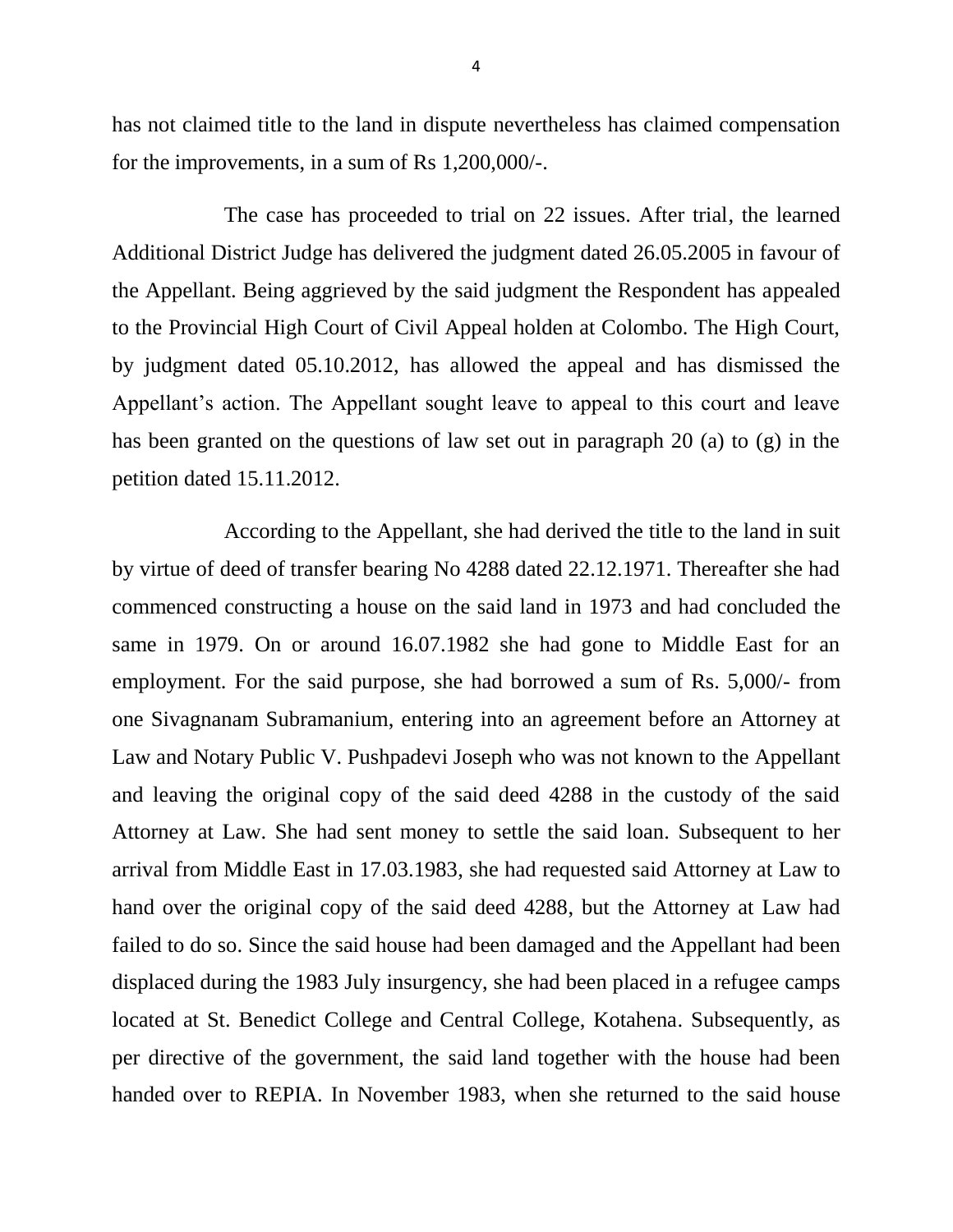with permission to repair it, said Subramanium had forcibly entered into possession of the premises. At that time, she had learnt that said Subramanium, by using her signature had fraudulently executed a deed of transfer bearing No. 1809 dated 20.11.1981 in respect of the property in suit.

Thereafter, the Appellant had instituted an action against said Subramanium in the District Court of Colombo seeking a judgment declaring the said deed 1809 null and void and to eject said Subramanium from the land in dispute and a judgment had been entered in favour of the appellant and a writ of possession had been issued. Thereafter, the Respondent of the instant appeal had made an application in terms of Section 325 of the Civil Procedure Code and after inquiry he had been placed in possession on the basis that he had derived title to the land in dispute by virtue of a deed of transfer bearing No 804 dated 23.02,1987 and hence he was a bona fide possessor.

In the aforesaid premise, the learned counsel for the Appellant submitted that while the said case 4843/ZL was pending before court and also, whilst a caveat was in operation, said Subramanium, who was the defendant in the said case bearing No 4843/ZL, had fraudulently executed the said deed No 804. Since the deed bearing No 1809 had been declared null and void in the said case 4843/ZL, the subsequent deed No 804 is inevitably null and void since it had been executed on the strength of deed No. 1809.

On the other hand, the Respondent contended that the judgment of the said case No 4843/ZL was delivered on 27.10.1992. The sole Defendant in the said case bearing No 4843/ZL was said Subramanium. He had died on 29.04.1991, prior to the delivery of the judgment of the said case. Since the judgment of the said case 4843/ZL had been delivered without effecting substitution in place of the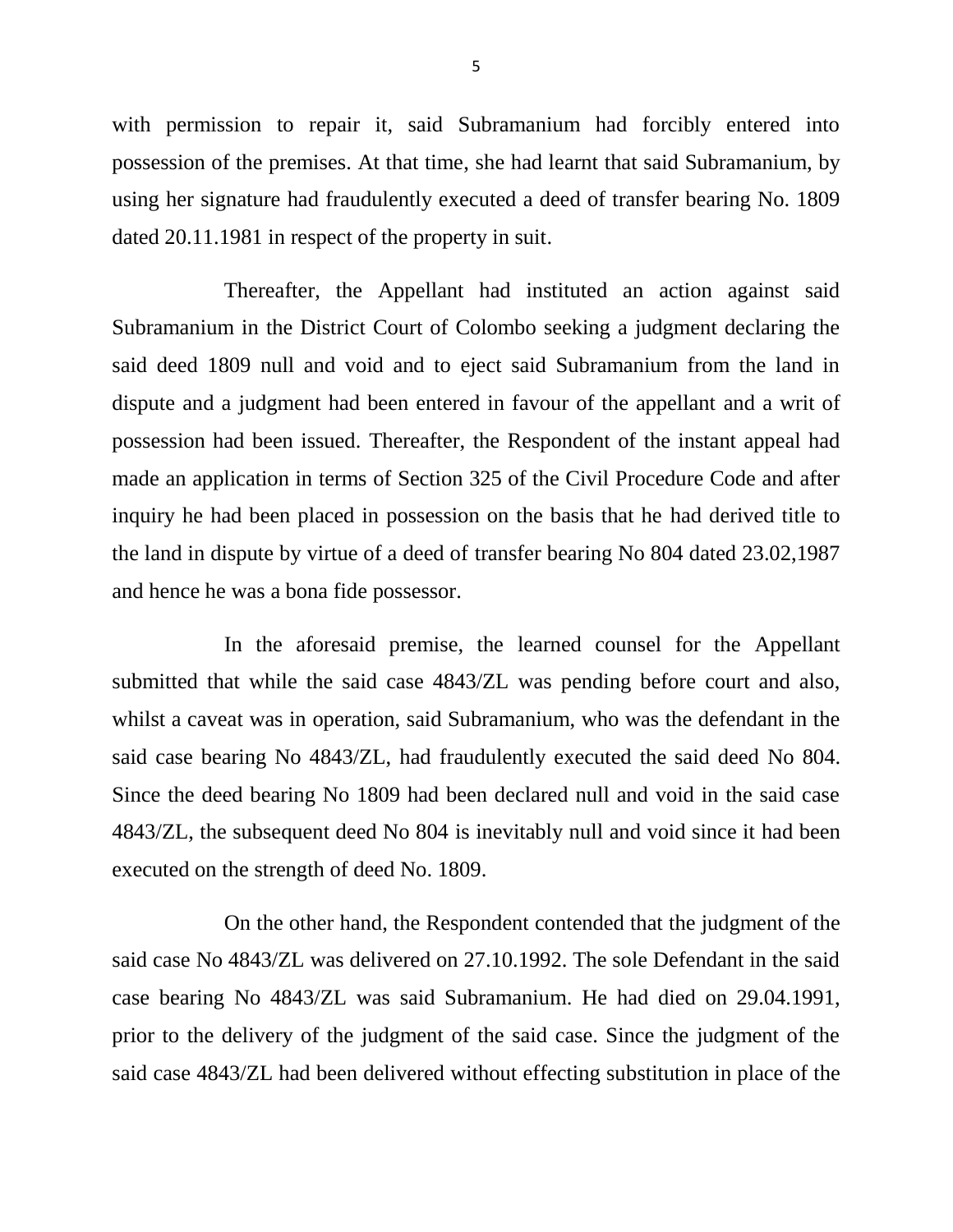deceased Subremanium, said judgment of the District Court is a nullity. In proof the said death, the Respondent has produced a death certificate marked V 6.

The Appellant has further contended that there was no evidence to establish the fact that S. Subramanium referred to in the death certificate marked V 6 was the same Sivagnanam Subramanium who was the  $1<sup>st</sup>$  Defendant in case No DC/Colombo/4843/ZL and he died prior to the delivery of the judgment of the said case.

On this point the Respondent has raised the issue No 14 to wit; "has the defendant of the case bearing No 4843/ZL died on 28.04.1991?" As I mentioned above, the Respondent had produced a death certificate marked V 6. However, V 6 refers to a death of a person called S. Subramanium. Since, the death certificate does not bear the name of Sivagnanam Subramanium, evidence should have been adduced to prove that said Sivagnanam Subramanium, the Defendant of the case bearing No 4843/ZL, and S. Subramanium, the person referred to in the said death certificate marked V 6, is one and the same person.

In order to prove the said death, the Respondent had led the evidence of the Registrar of the District Court, Colombo. The Registrar, producing the said death certificate marked V 6 subject to proof, has stated that it was the death certificate of one S. Subramanium. As per the evidence of the Registrar, the death certificate V 6 was in Tamil language and the Registrar could not understand the contents of the said death certificate. It has been brought to the notice of this court that the said death certificate which was in Tamil language is not in the brief and instead a death certificate in sinhala language is available in the brief marked V 6, without bearing the signature of the learned District Judge.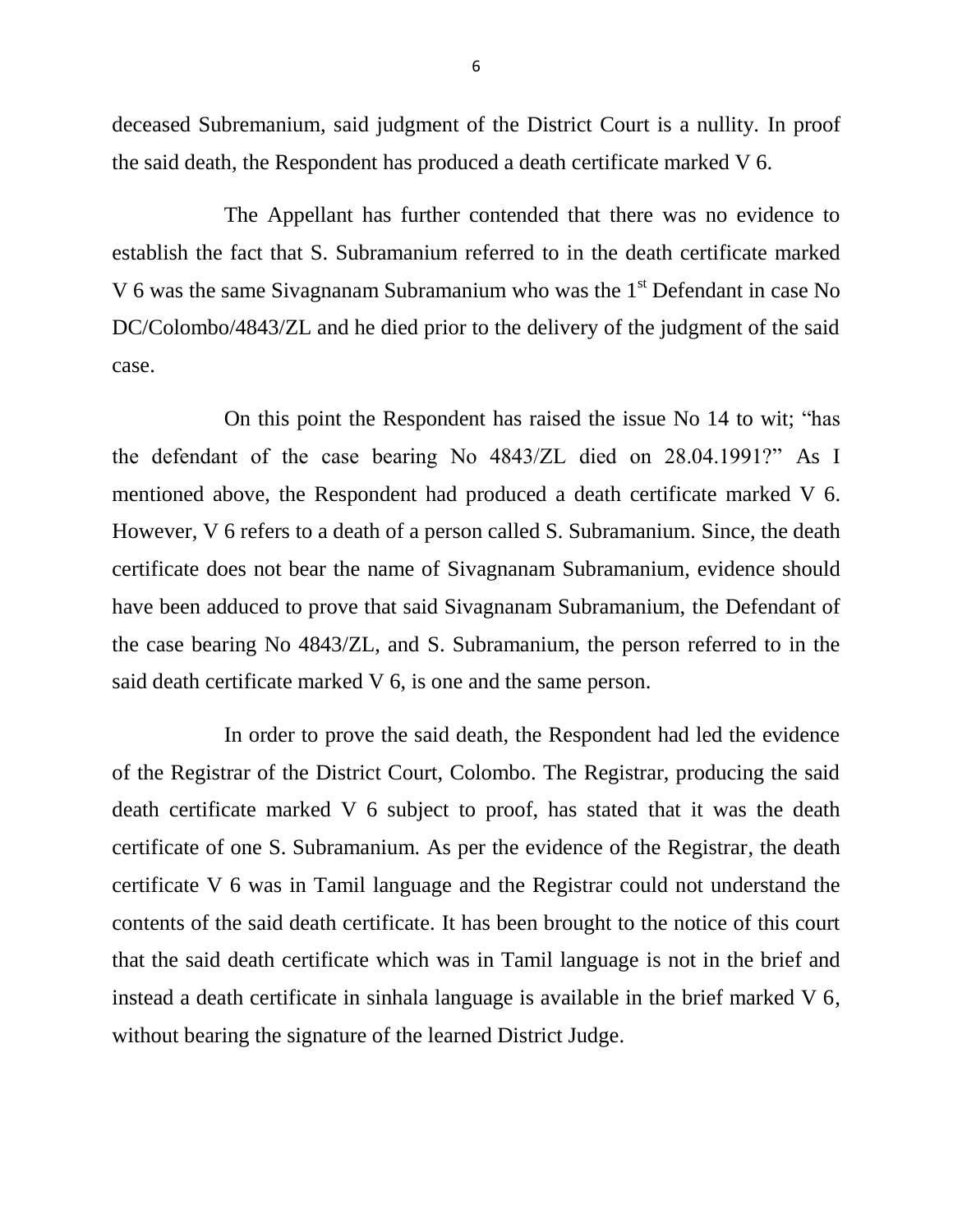Udawatthage Don Premalal Kumarasiri, Clerk, Divisional Secretariat, Thimbirigasyaya, has been called to produce the original death certificate of V 6. Said Officer, in evidence, has stated that according to the original death certificate a person named S. Subramanium had died on 29.04.1991. Particulars, such as the deceased's residence and parent's names were not available in the said death certificate. It is apparent from the said death certificate that the death had been informed to the Registrar of Births and Deaths by a Medical Officer of the Colombo General Hospital, in terms of Section 29(3) to be read with Section 30(1) of the Births and Deaths Registration Act No 17 of 1951. In terms of Section 30(1) of the said Act, a declaration has to be sent when a person required under Section 29 of the said Act to give particulars of a death occurring in the division cannot conveniently attend the office of the Registrar of that division. Accordingly, the said death certificate manifests that when the post mortem was held on the deceased body the relatives of the deceased were not present and there had been no claim for the dead body.

The Respondent has not led evidence of any relative or a friend or a known person of said Sivagnanam Subramanium in order to prove that the said S. Subramanium and said Sivagnanam Subramanium is one and the same person.

In the said circumstances, I hold that the Respondent has failed to prove the death of the said Defendant Sivagnanam Subramanium had occurred prior to the delivery of the judgment of the said case bearing No 4843/ZL. Therefore, the Respondent's contention that the said judgment of the case No 4843/ZL is a nullity stands to fail.

The Respondent further contended that the Appellant has failed to register *lis pendens* in terms of Section 11(5) of the Registration of Documents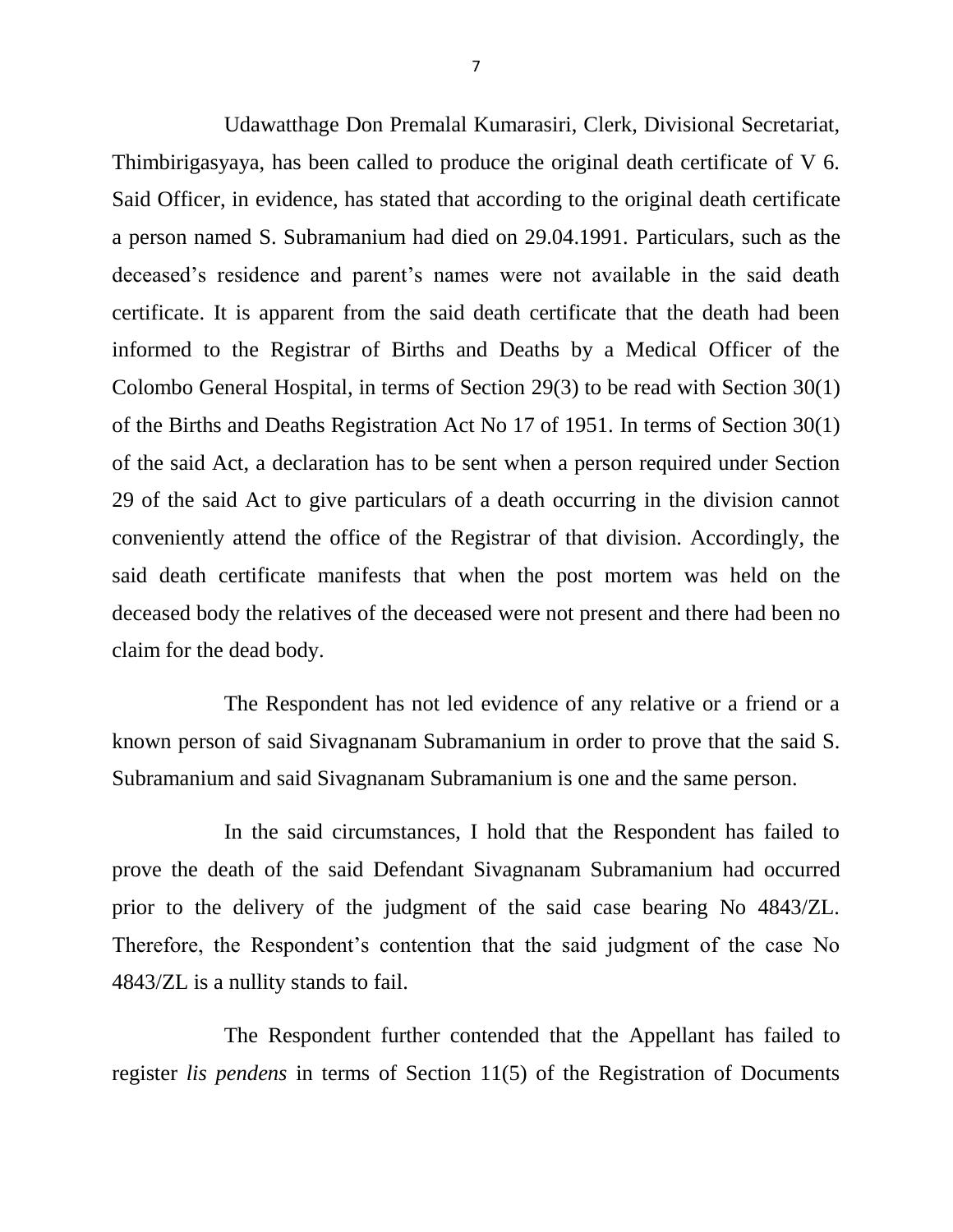Ordinance No 23 of 1927. Said Section 11(5) stipulates that "A *lis pendens* may be registered at any time after the plaint has been accepted by the court in accordance with the provisions of the Civil Procedure Code."

At the trial, the Respondent has not raised any issue on the matter of registration of *lis pendens*. Also, he has not raised this matter before the High Court of Civil Appeal. The Respondent has raised this matter for the first time in appeal before this court. The learned counsel for the Respondent submitted that this matter being a pure question of law could be raised for the first in appeal before this court.

The learned counsel for the Appellant submitted that if the question of *lis pendens* has been raised at the trial and if the *lis pendens* has not been registered in the said case 4843/ZL, the Appellant could have taken the position that even though the *lis pendens* has not been registered, there was a caveat filed in the correct folio. He further submitted that, if there was a "search dispensed with" before the date of the execution of the said deed bearing No 804 the Respondent could have seen that there is a dispute with regard to the ownership of Sivagnanam Subramanium. Having noted such circumstances if this court decides to entertain such a contention for the first time in appeal, then, the Appellant would lose the opportunity of adequately meeting this contention in appeal.

I am reluctant to agree with the said submission of the learned counsel for the Respondent. Whether the *lis pendens* had been registered is not a pure question of law, but a question mixed of law and fact. If the matter of *lis pendens* had been raised as an issue at the trial, the Appellant would certainly have defences open to him which he is now debarred from setting up. For example, the counsel for the Appellant submitted that there was a caveat filed in the correct folio. If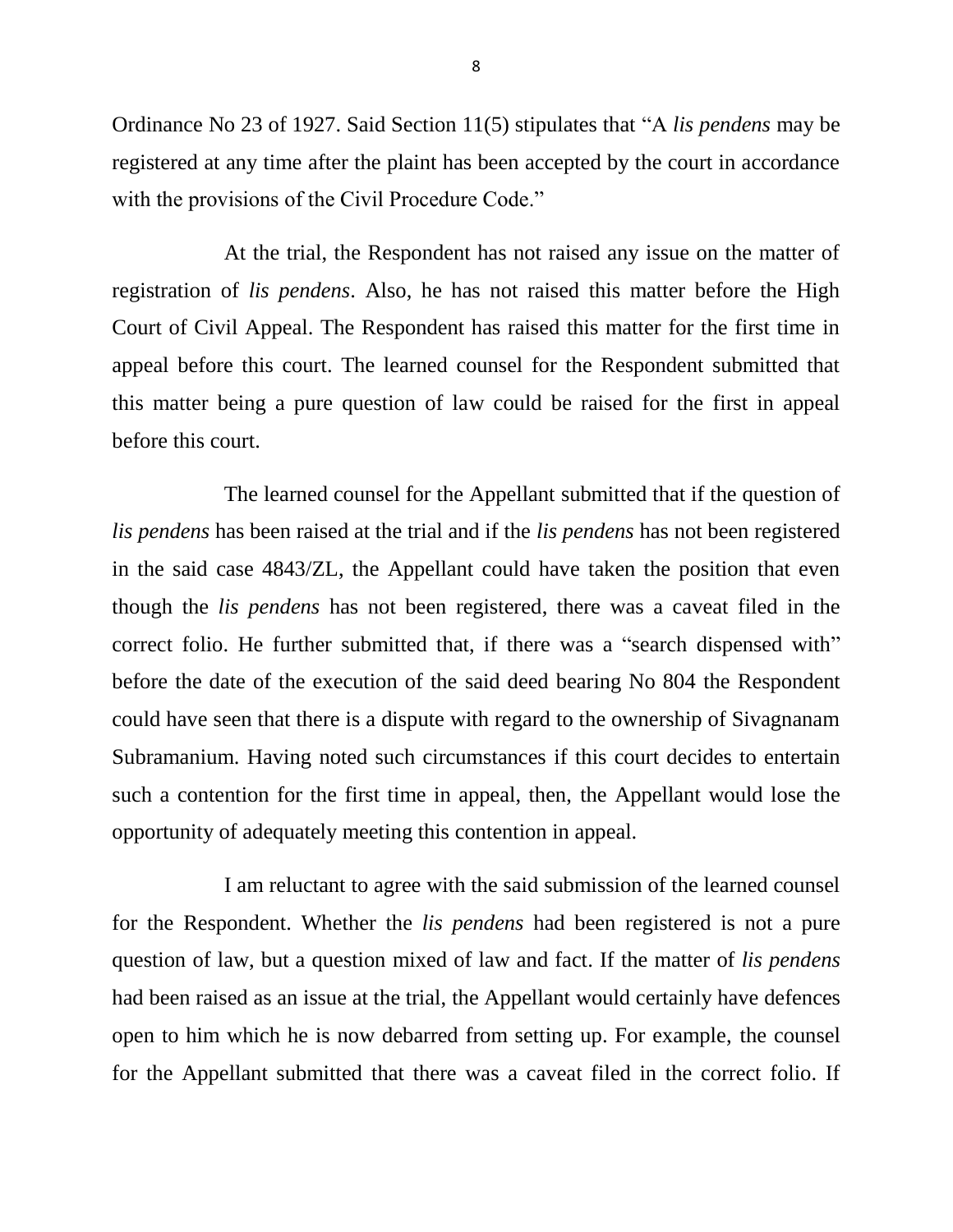there was a "search dispensed with" before the date of the execution of the said deed bearing No 804 it could have been seen that there is a dispute with regard to the ownership of Sivagnanam Subramanium. If the matter was raised at the trial the Appellant could prove such fact by evidence.

In the case of Setha vs. Weerakoon [1948] 49 NLR 225 Dias J. (Howard C.J. agreeing) observed that "It is a question of fact in each case as to when *litis contestatio* arose so as to give rise to the doctrine of lis pendens. That fact has not been proved here. I am of opinion that the point sought to be raised on appeal for the first time is not a pure question of law but is a mixed question of law and fact. It is uncovered by any of the issues framed, and the defendant respondent has no opportunity of adequately meeting this contention in appeal. I am, therefore, of opinion that this is not a matter which can be raised for the first time in appeal. This being the only substantial question raised, the appeal fails and must be dismissed with costs."

The Respondent has claimed compensation for the improvements made on the house which was in the land in dispute. It was an admitted fact that the said house was there when the title was passed on to the Respondent. According to the schedule of the said deed No 804, the Respondent has got title to the land together with the trees, plantations and building thereon bearing assessment No 255, Vihara Mawatha. Issue No 14 has been raised on the claim for the improvements. The learned District Judge has concluded that the Respondent has failed to prove the improvements. Other than the Respondent's mere statement that he spent about ten lakhs on the improvements to the house standing on the land in dispute, there was no iota of evidence in order to compute the quantum of the compensation. Even the learned counsel for the Respondent, in the written submission, has admitted that the Respondent had failed to state the exact amount